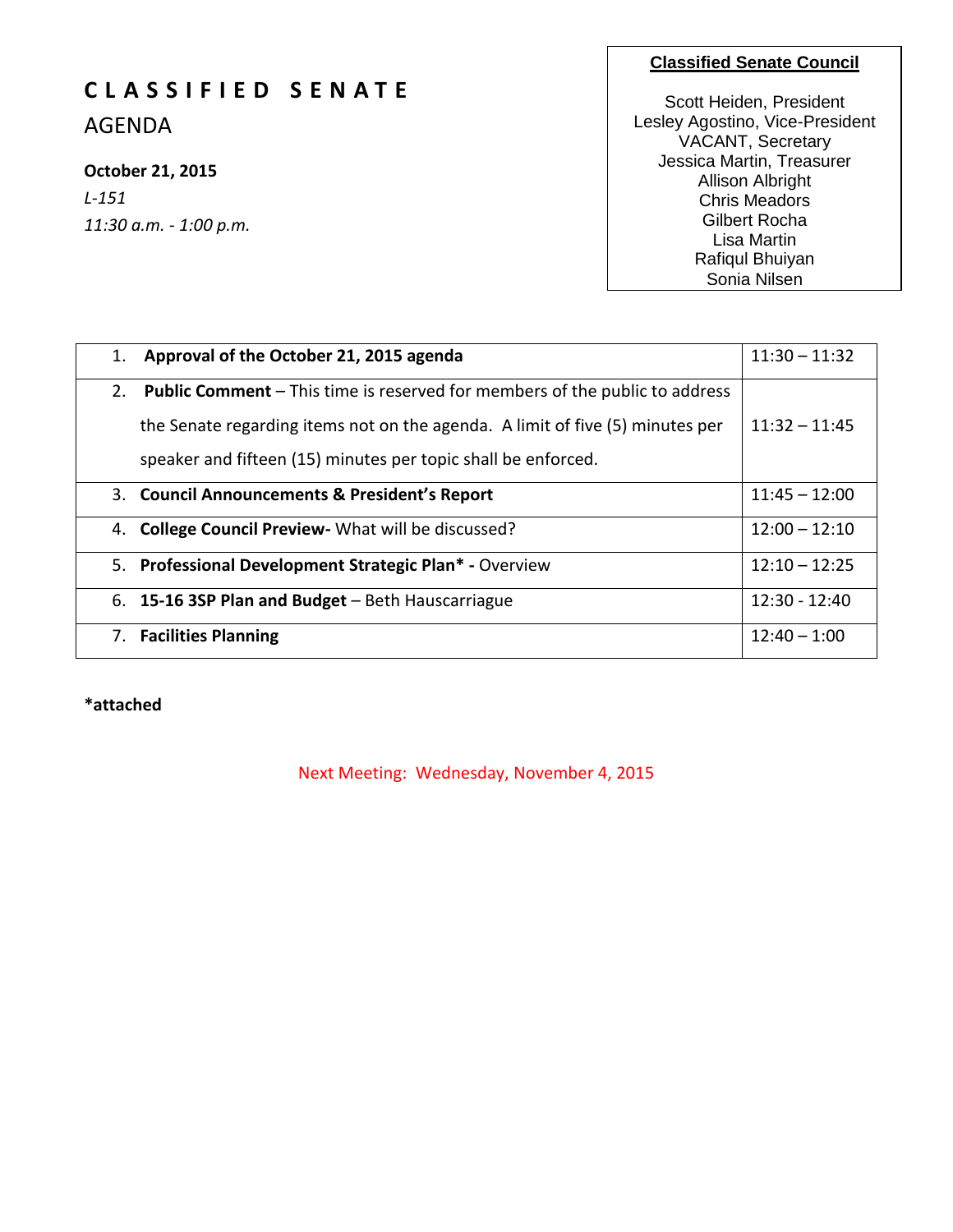# **Diablo Valley College**

# **Professional Development Plan (DRAFT) May 6, 2015**

### *<need to write preamble>*

*This plan is a response to the DVC Strategic Plan Goal 4, Objective 3 to offer a professional development program that supports best practices, stimulates innovative practices and develops the skills, knowledge, and abilities of our employees.*

## **Goals and objectives**

## **Goal 1: DVC will integrate best practices in professional development to promote inclusive excellence, increase student learning, student success, and institutional effectiveness**

Objective 1: Increase trainings and learning opportunities to increase student course completion and retention rates through inclusive excellence

Strategies:

a. Collaborate with experts to train faculty and staff on best practices and methods to equitably increase completion and retention rates

b. Create informational resource page to identify relevant conferences and trainings and funding sources

c. Use academic research and data to adapt and develop trainings and instructional tools

d. Develop and use assessments and benchmarks to measure impact of professional development activities on course completion and retention rates

### Objective 2: Expand learning opportunities aimed at increasing students achievement of degrees or certificates and/or transfer rates to four-year institutions

Strategies:

a. Increase faculty and staff knowledge of DVC certificate and degree programs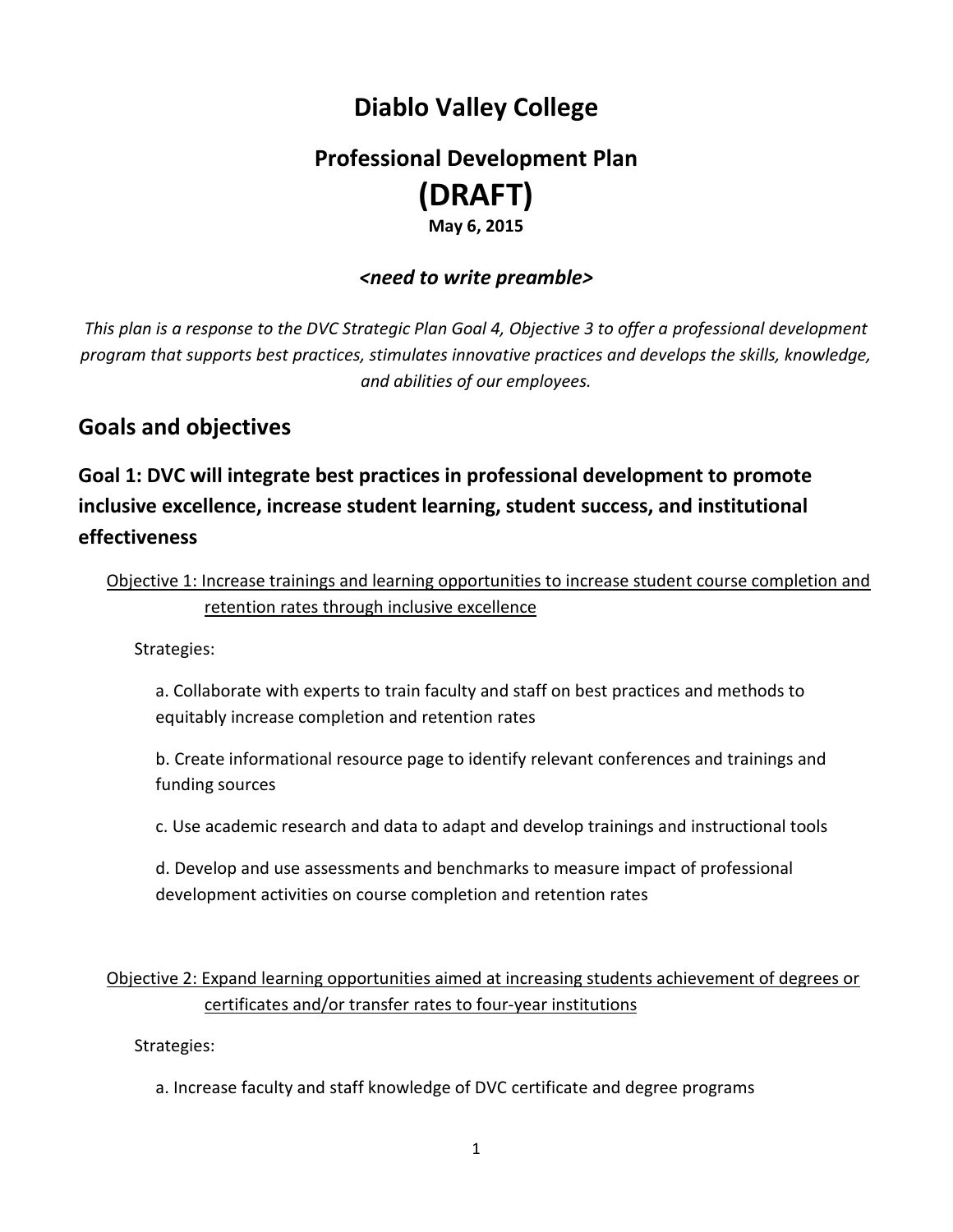b. Develop and provide trainings on best practices to enhance educational pathways to facilitate transfer preparation and transitions between CTE and transfer programs

c. Provide trainings to faculty and staff to encourage greater use by students of relevant Student Services

d. Create and implement assessment measures to evaluate effectiveness of trainings and knowledge sharing on student certificate/degree completion and transfer rates

e. Use academic research/data to inform strategies, tools, and activities

#### Objective 3: Leverage professional development to inform, train, and enhance equity on-campus to increase student success

Strategies:

a. Collaborate with Equity Committee and other appropriate college entities to promote and fund activities related to issues of equity, such as conferences, workshops, or training programs

b. Offer trainings on best practices and approaches to eliminate institutional educational achievement gaps

c. Implement trainings to deepen the college's multicultural competencies and to enhance a supportive, student-friendly culture

d. Use academic research and data, both external and internal, to inform equity related best practices and training strategies

e. Address and mitigate institutional barriers to inclusive excellence

### Objective 4: Inform and train employees on methods, strategies, and technologies necessary to improve students' ability to successfully navigate the college system

Strategies:

a. Train employees on student academic planning tools

b. Provide customer service training to promote a student-centric, friendly, and helpful environment

c. Offer trainings and presentations to share best practices on enhancing the matriculation processes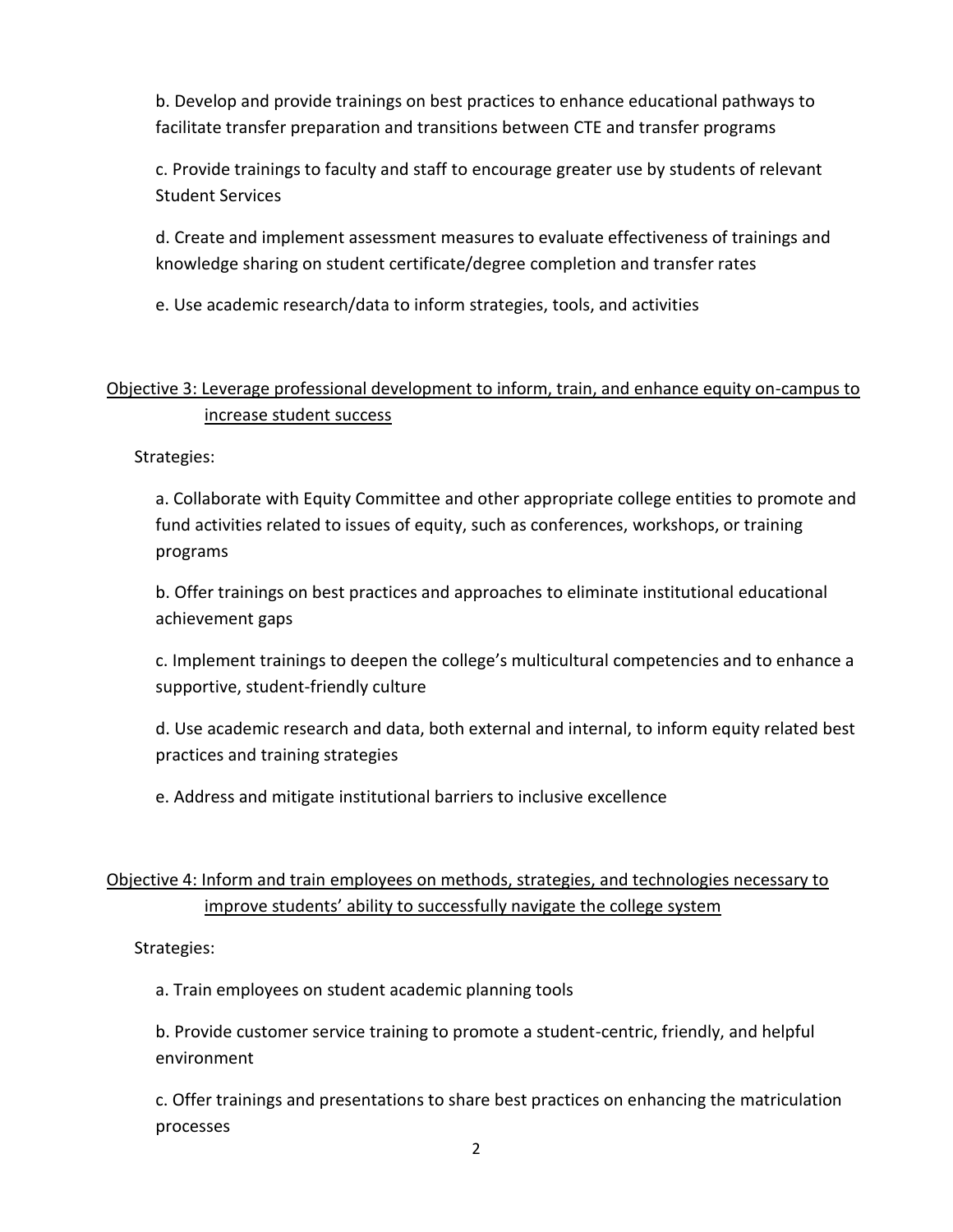d. Train employees to assess and improve technology platforms and interfaces, such as the college website, so that employees can identify and be informed by users' needs and expectations

## Objective 5: Promote and expand activities and knowledge sharing that enhance excellence, creativity, and innovation in the college to increase student success and institutional effectiveness

Strategies:

a. Provide forums to share best practices and research on creativity and innovation

b. Invite internal and external experts to relay recent research, methods, and strategies that enhance creativity and innovation

c. Provide innovators with the capacity to share knowledge and encourage the diffusion of innovation across the college

d. Formally acknowledge innovative ideas, work, and new approaches by employees to increasing students' success and institutional effectiveness

## **Goal 2: Professional Development will align with governance, operational and planning processes in order to increase institutional effectiveness**

## Objective 1: Use evidence-based inquiry and decision-making in professional development planning and implementation

Strategies:

a. Create and develop data collection instruments and metrics to measure the impact of professional development activities

b. Collect qualitative and quantitative data and feedback from employees on the effectiveness of professional development programming

c. Review academic research for successful activities, ideas, models, and assessments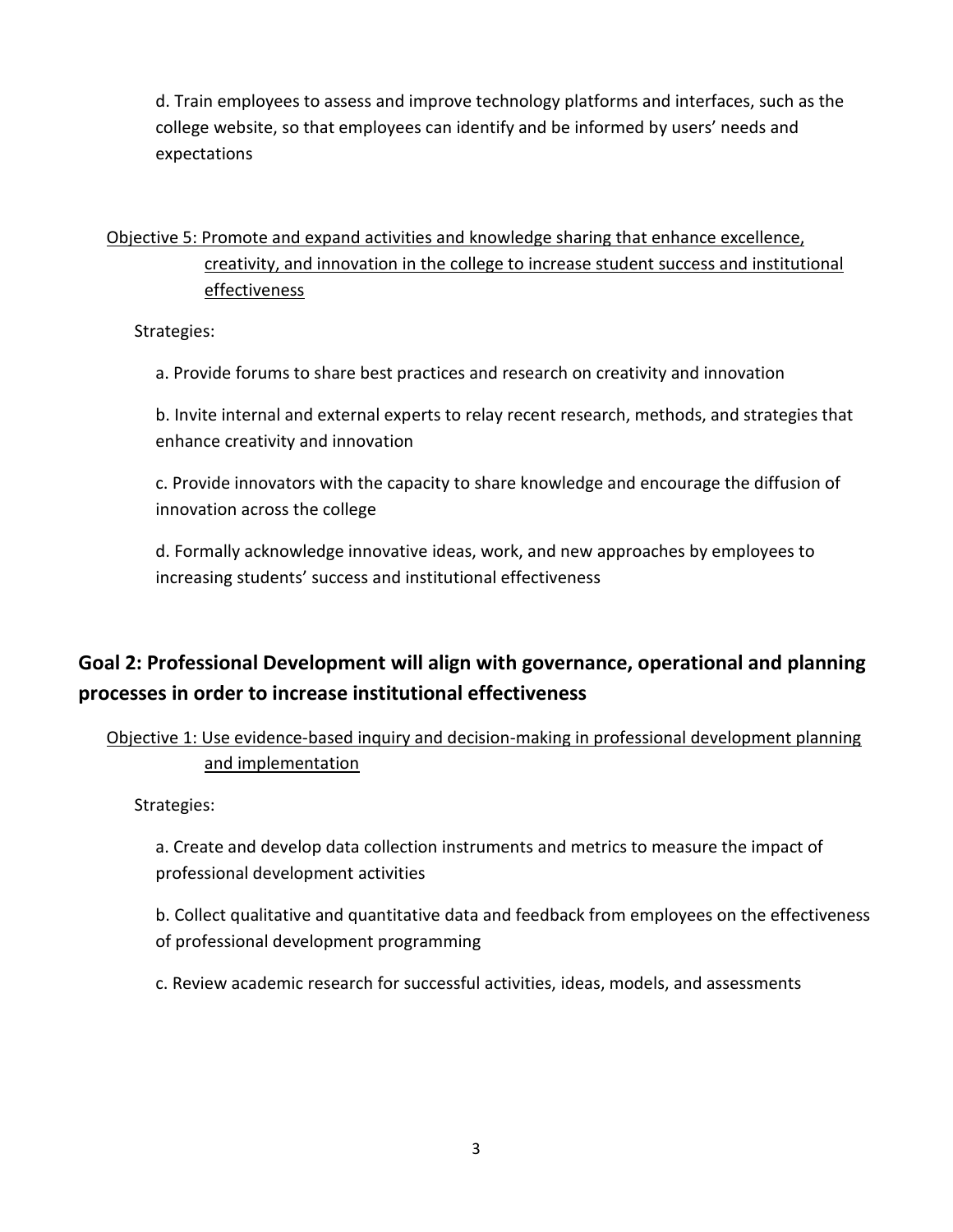## Objective 2: Provide training to increase employees' use of evidence-based inquiry and decision making techniques

#### Strategies:

a. Provide trainings on techniques and technologies to collect and analyze data to facilitate better decision-making across the college

b. Offer learning opportunities on research methods, critical thinking, questioning, and evaluation of information

#### Objective 3: Train employees to be increasingly transparent, collaborative, and efficient

Strategies:

a. Provide training and development opportunities on methods and strategies to increase transparency, collaboration, and efficiency

b. Develop and deliver relevant activities and programs for all new employees to understand DVC's priorities, structures, and processes

c. Train employees on college decision-making processes and internal system

d. Identify and provide trainings related to institutional effectiveness, leadership development, workplace skills, and college best practices

e. Provide safety and emergency training to employees to understand their roles and responsibilities at the college

### Objective 3: Professional Development will promote a culture of collaboration to achieve DVC's strategic directive

Strategies:

a. Develop strategies to strengthen employee relationships to achieve the strategic directive

b. Support and develop initiatives that foster an inclusive community

c. Support and develop activities that cross constituencies between classified, faculty, and management

d. Educate employees about the DVC strategic plan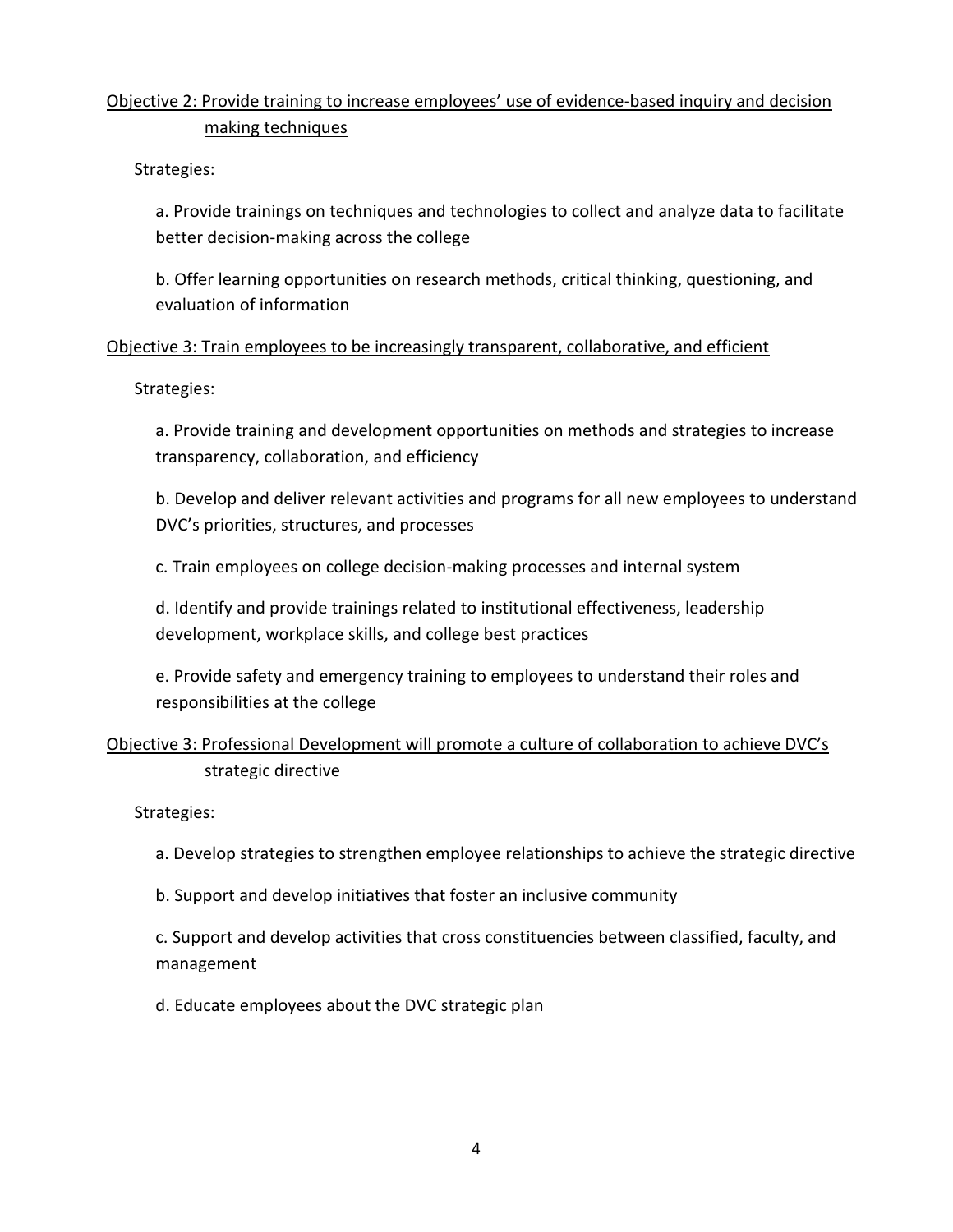## **Goal 3: Professional Development will effectively direct its resources to increase student learning and success through inclusive excellence**

## Objective 1: PD will use an evaluative process of measure the impact of its activities that inform the college budget allocation process

Strategies:

- a. Measure and report on return on investment (ROI) for PD activities
- b. PD will recommend activities that maximize the college's ROI

## Objective 2: PD will use its budget responsibly, flexibly, and sustainably to support activities that will enhance the Strategic Plan's directives

Strategies:

a. Partner with college governance committees to identify and support innovation that works to achieve the Strategic Plan's directives

b. Ensure that funds support activities that promote innovation to positively impact student success and institutional effectiveness

- c. Ensure that professional development funds support activities that promote equity
- d. Evaluate and prioritize activities based on their impact on the strategic directives
- e. Support specific needs for training and professional development in a timely manner

#### Objective 2: Support implementation of the College's Technology Plan

Strategies:

a. Assess all employees' needs for technology training

b. Offer consistent, ongoing technology training and support that focuses on equitable student learning and institutional effectiveness

c. Provide both online, on-demand, asynchronous and in-person, synchronous technology trainings to increase institutional effectiveness

d. Provide training and support on technologies for data analysis and reporting needed to increase institutional effectiveness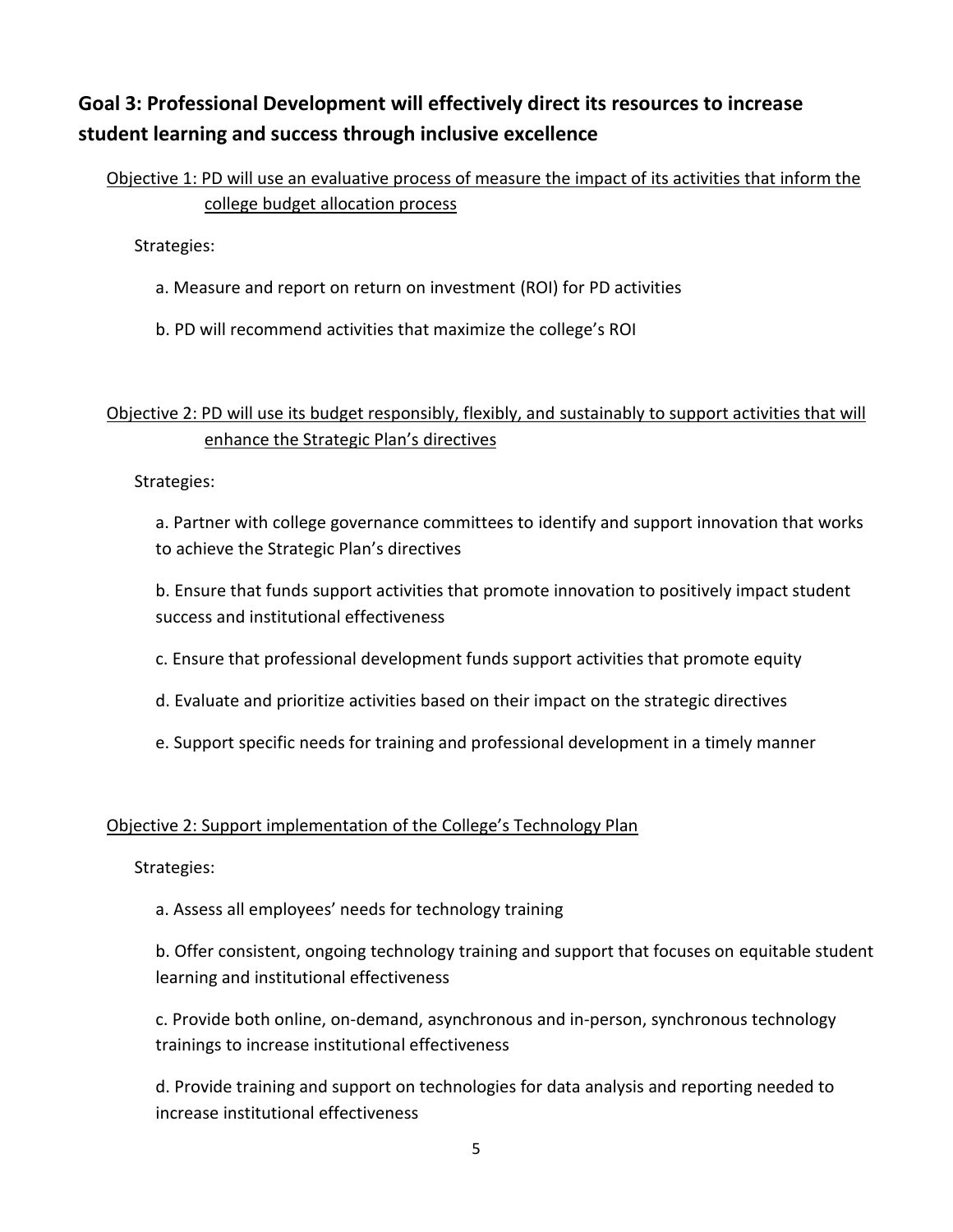#### Objective 3: PD will support employees in increasing and diversifying funding sources

Strategies:

a. Provide training and learning opportunities in grant writing to aid employees in pursuing other funding sources

b. Work with the college to develop a plan to integrate processes for funding allocation for Professional Development

## **Goal 4: PD will support and integrate with the college Human Resources plan to maximize employees' talent, skills, interests, and expertise to further the institution's commitment to inclusive excellence and equity**

## Objective 1: Create, develop, and assess an organizational structure for professional development that can successfully implement multi-year and annual action plans

Strategies:

a. Form a Coordinating Committee composed of the PD workgroup chairs of the Faculty Classified, and Administrative groups to develop and evaluate learning activities, review and implement the Flex calendar, and review PD priorities

b. Expand the role of each workgroup to include outreach to constituencies, needs assessments, policy recommendations, activities development, certification development, and more

c. The Coordinating Committee provides a forum for each PD workgroup to collaborate and share learning strategies, learning opportunities, needs assessment strategies, and learning outcomes

#### Objective 2: Develop and write annual action plans that align to the college's strategic plan

Strategies:

a. The PD Coordinating Committee, based on the recommendations of the workgroups, will be responsible to identify and prioritize annual PD activities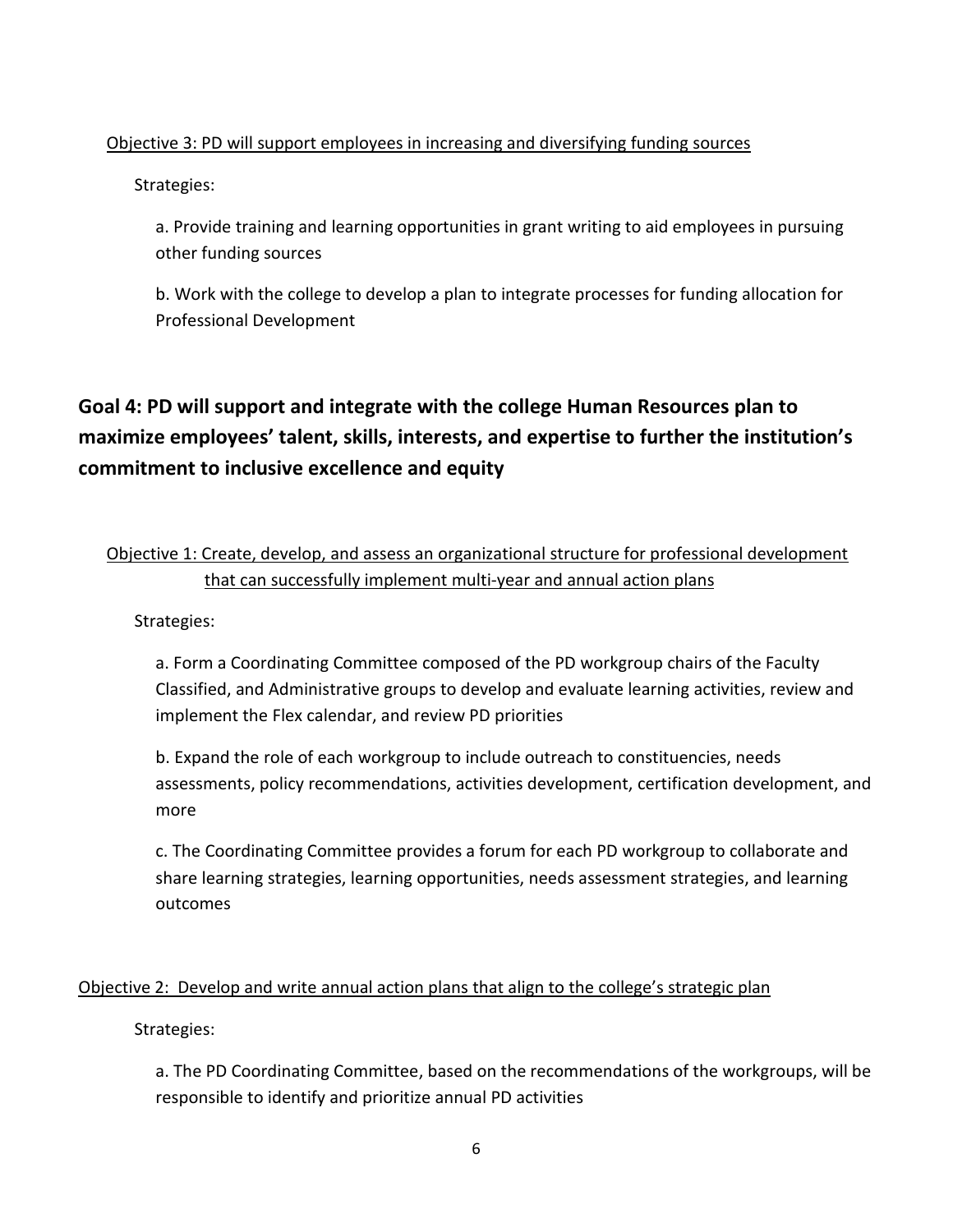b. Develop and plan themes or strands of flexible calendar activities that promote a continuum of learning throughout the academic year to build employee expertise aligned towards achieving the College's strategic directives

- c. Create incentives that recognize PD achievements and accomplishments
- d. Gather approval for annual or multi-year action plans from appropriate college entities

#### Objective 3: Provide annual report, program review, and compliance documentation

a. Prepare and submit annual reports, program reviews, and other compliance documentation as necessary

b. Maintain awareness of all reporting and compliance changes

c. Evaluate, recommend, and implement a Professional Development Management Software that allows for the creation and accurate reporting of employee's personalized training plans, cataloging of internal and external PD activities, and content delivery